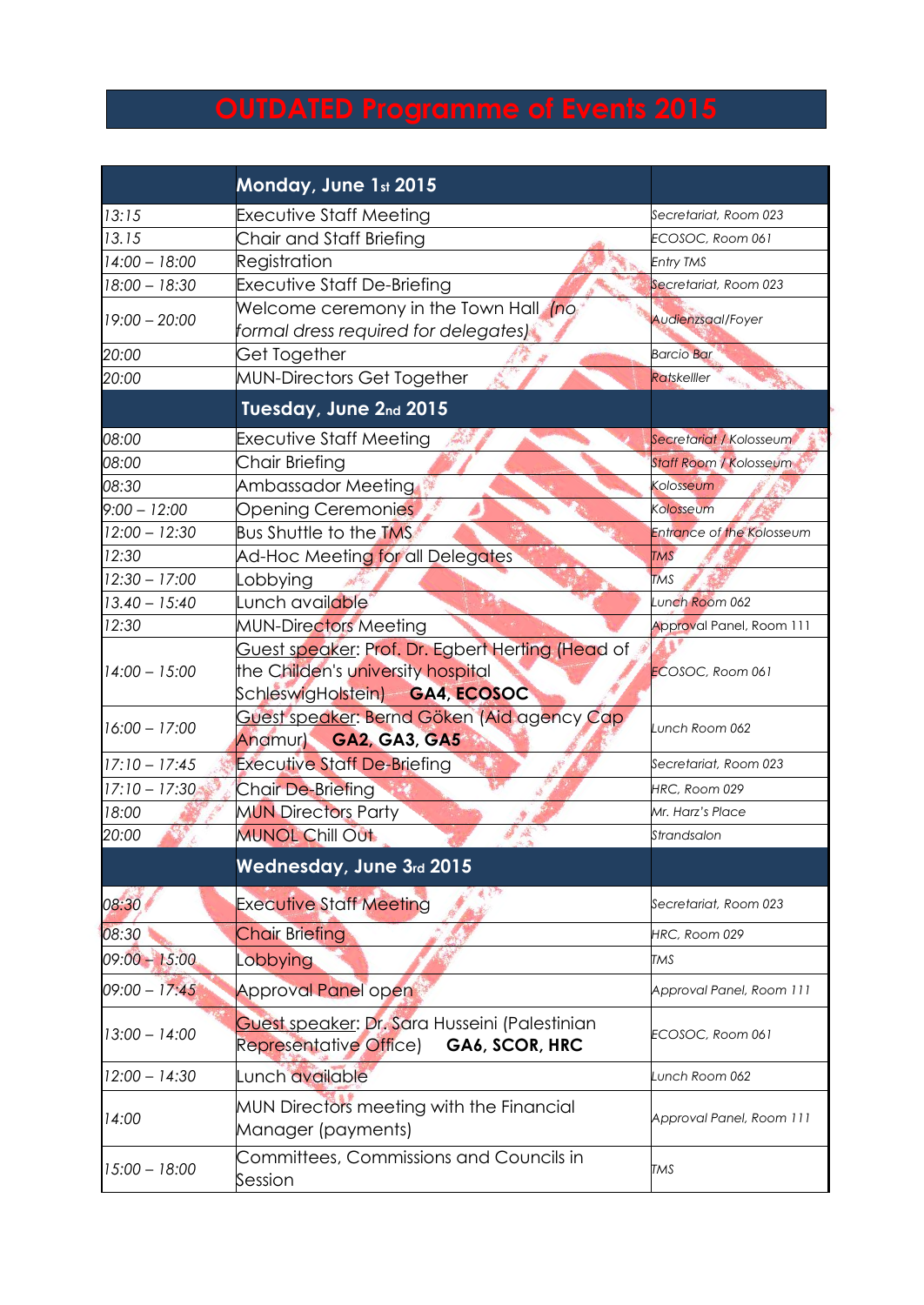| 18:00 - 18:30   | <b>Executive Staff De-Briefing</b>                                    | Secretariat, Room 023              |
|-----------------|-----------------------------------------------------------------------|------------------------------------|
| 18:10 - 18:30   | Chair De-Briefing                                                     | HRC, Room 029                      |
| 18:30           | <b>MUN Directors Evening</b>                                          | CVJM                               |
| 21:00           | Lounge Evening                                                        | Parkhaus                           |
|                 | Thursday, June 4th 2015                                               |                                    |
| 08:15           | Executive Staff Meeting                                               | Secretariat, Room 023              |
| 08:30           | Chair Briefing                                                        | HRC, Room 029                      |
| $09:00 - 18:00$ | Committees, Commissions and Councils in<br>Session                    | <b>TMS</b>                         |
| $09:00 - 17:45$ | Approval Panel Open                                                   | Approval Panel, Room 111           |
| $12:00 - 14:00$ | Lunch available                                                       | Lunch Room 062                     |
| $16:00 - 17:00$ | Guest speaker: Zhang Yang (Vice Consular<br>China)<br>GA1, SC, EC     | Lunch Room 062                     |
| $17:30 - 18:00$ | Executive Staff De-Briefing                                           | Secretariat, Room 023              |
| $18:10 - 22.00$ | Chair De-Briefing, Resolution Booklet Creation                        | Computer Room 131                  |
| 18:00           | Free Evening                                                          |                                    |
|                 | Friday, June 5th 2015                                                 |                                    |
| 08:00           | Executive Staff Meeting                                               | Secretariat, Room 023              |
| 09:00           | Chair Briefing I (Commissions /SCOR/ Councils)                        | HRC, Room 029                      |
| 09:00           | Chair Briefing II (Committees)                                        | Kolosseum                          |
| $09:30 - 17:30$ | <b>Commissions, SCOR and Councils in Session</b>                      | <b>TMS</b>                         |
| $09:30 - 17:30$ | <b>General Assembly</b>                                               | Kolosseum                          |
| 11:30-12:30     | MUN Director meeting with the Exec. Staff                             | Approval Panel, Room 111           |
| $11:30 - 15:00$ | Lunch available                                                       | Lunch<br>Room<br>062/<br>Kolosseum |
| 17:40           | Commissions<br>De-Briefing<br><b>Chair</b><br><b>/SCOR/ Councils)</b> | HRC, Room 029                      |
| 17:45           | <b>Chair De-Briefing II (Committees)</b>                              | Kolosseum                          |
| 17:45           | <b>Executive Staff De-Briefing</b>                                    | Secretariat, Room 023              |
| 19:30           | <b>MUN Directors Dinner</b>                                           | Ratskeller                         |
| 21:30           | <b>MUNOL Party</b>                                                    | Eishaus                            |
|                 | Saturday, June 6th 2015                                               |                                    |
| 08:30           | <b>Executive Staff Meeting</b>                                        | Secretariat, Room 023              |
| 08:30           | Chair Briefing I (Commissions / SCOR/ Councils)                       | HRC, Room 029                      |
| 08:30           | Chair Briefing II (Committees)                                        | Kolosseum                          |
| $09:00 - 12:30$ | <b>General Assembly</b>                                               | Kolosseum                          |
| $09:00 - 12:45$ | Commissions, SCOR and Councils in Session                             | <b>TMS</b>                         |
|                 |                                                                       |                                    |